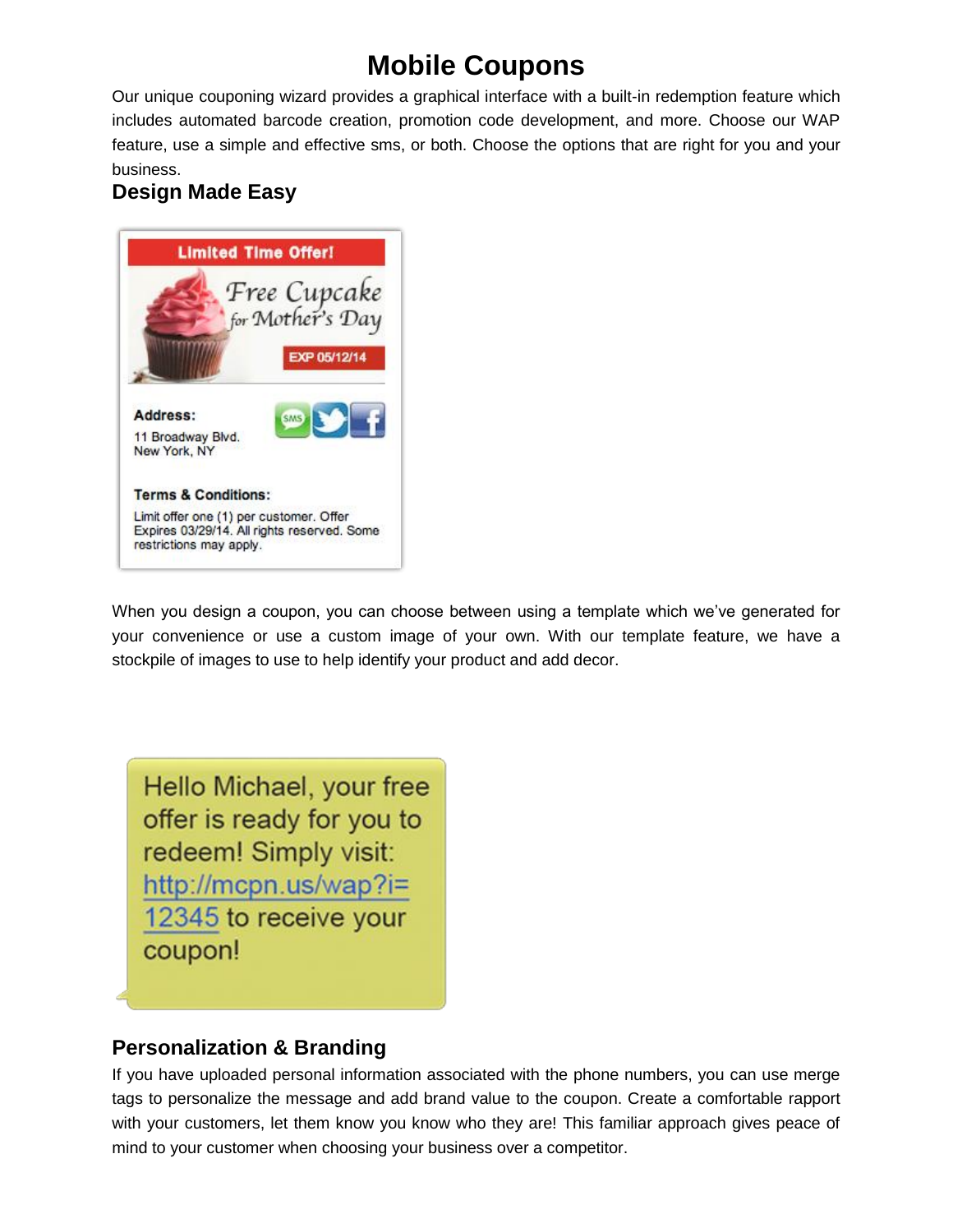## **Viral Sharing**

Social media is one of the most common ways people communicate with each other. When customers receive a coupon, they can share the offer with their friends on Facebook, Twitter, or through an SMS message–Thus viral sharing becomes an opt-in generation tool without any additional effort or advertising on your end.



### **Barcodes for quick processing**

You can use barcodes to track the use of your coupon! Scan the code from a phone upon redemption, and the point of sale system will recognize it and apply the appropriate deduction. If you don't use barcodes, you can use a promotional code instead.

### **Choose your Discount Type**

What kind of discount do you want to offer? Dollar amount off? Percentage? Free? Give your customers a good deal, and you'll be swimming in business.



## **Many Locations? No Problem.**

Branch codes allow a business with different locations to keep track of each one separately. Enable this feature and customers will be instructed to enter a branch code in order to redeem the coupon. You can view the coupon's redemption by each location. This feature assists in informing which of a business' locales needs to attract more users to your opt-in list.